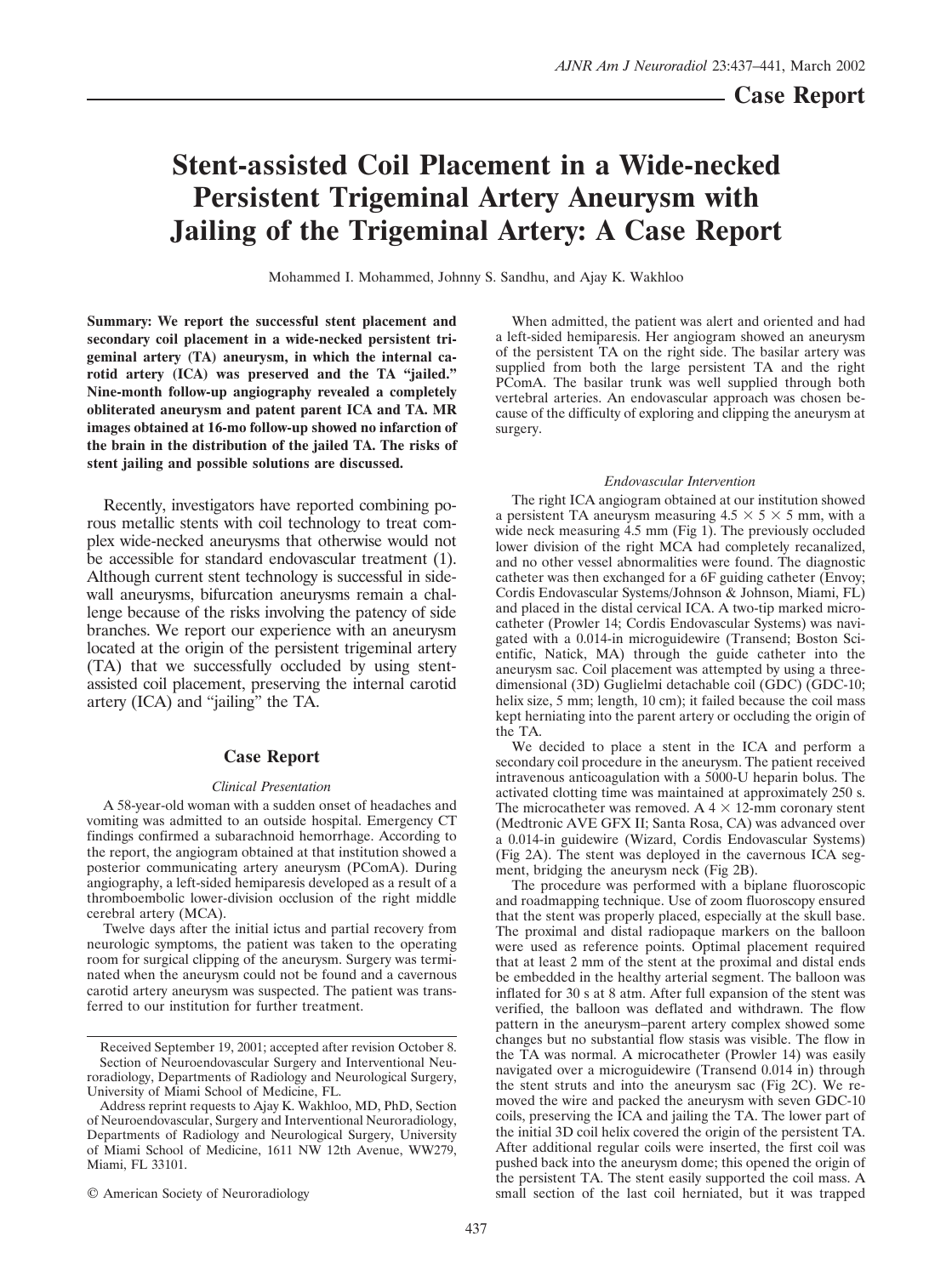Fig 1. Right ICA angiograms obtained after failed surgical clipping of the aneurysm. Views of the widenecked persistent TA aneurysm show the relationship of the parent vessel to the aneurysm.

- *A*, Oblique.
- *B*, Lateral.





FIG 2. Angiograms illustrate stent-assisted coil placement in a persistent TA aneurysm.

*A*, Lateral view shows the stent bridging the aneurysm prior to deployment (*arrows*). The guidewire for the stent delivery system has been introduced into the angular artery. The stiff guidewire causes visible kinking of the ICA.

*B*, The stent is fully deployed (*solid arrows*), and the first detached coil, placed through the stent struts, is visible. The lower part of the coil helix covers the origin of the persistent TA (*open arrow*).

*C*, After additional coils are inserted, the first coil is pushed back into the aneurysm dome, opening the origin of the persistent TA (*open arrow*). The stent supports the coil mass. The small end of the coil is trapped between the vessel wall and the aneurysm (*solid arrow*).

between the ICA wall and the stent. The microcatheter was easily removed. The postprocedural angiogram showed an excellently placed stent and a completely obliterated aneurysm with normal flow in the TA. No peri- or postprocedural neurologic deficit occurred. MR imaging of the brain was not performed at that time.

The patient was under conscious sedation and analgesia (Versed, Dilaudid, fentanyl) for periprocedural neurologic monitoring. She was then transferred to a neurologic intensive care unit, where she received intravenous heparin for 24 h and Plavix 75 mg and aspirin 375 mg by mouth every day. Two days after the endovascular procedure, she was moved to a regular unit, where she began intense physical and speech therapies. When discharged, the patient had substantially regained her left-sided motor functions.

A 9-mo follow-up angiogram showed a completely obliterated aneurysm and patency both of the TA and the carotid artery (Fig 3). Intimal hyperplasia caused minor narrowing of the ICA at the stented segment. These changes were seen at the distal end of the stent as well as at the inner curve of the stented segment. At that time, the patient had no new neurologic symptoms, and her left arm and shoulder weakness had improved.

MR imaging obtained 16 mo after the procedure did not show any evidence of thromboembolic events in the distribution of the TA (Fig 4A–G). However, they revealed the right insular infarction associated with the initial angiogram. MR imaging and MR angiographic findings were inconclusive because of a signal void within the stented arterial segment (Fig 4A and H).

## **Discussion**

Until recently, the transfer of coronary stent technology to the intracranial vascular system has been limited by the lack of available stents and delivery systems capable of safe and effective navigation to the neurovascular system. Stent placement was limited to the extracranial circulation because the stents were too stiff or large, but with the introduction of a new generation of highly flexible delivery systems and appropriate microguidewires with low-profile stents, as well as recent advances in angiographic imaging equipment, the stent-based endovascular treatment of intracranial vascular diseases has become reality. However, while stent placement in an artery with sidewall aneurysms is technically easy, bifurcation lesions remain a challenge. To overcome this problem, current efforts are focusing on the development of bifurcation stents. Concepts related to the inverted Y-shaped aortoiliac graft serve as a platform, but, so far, no device has been approved for clinical application.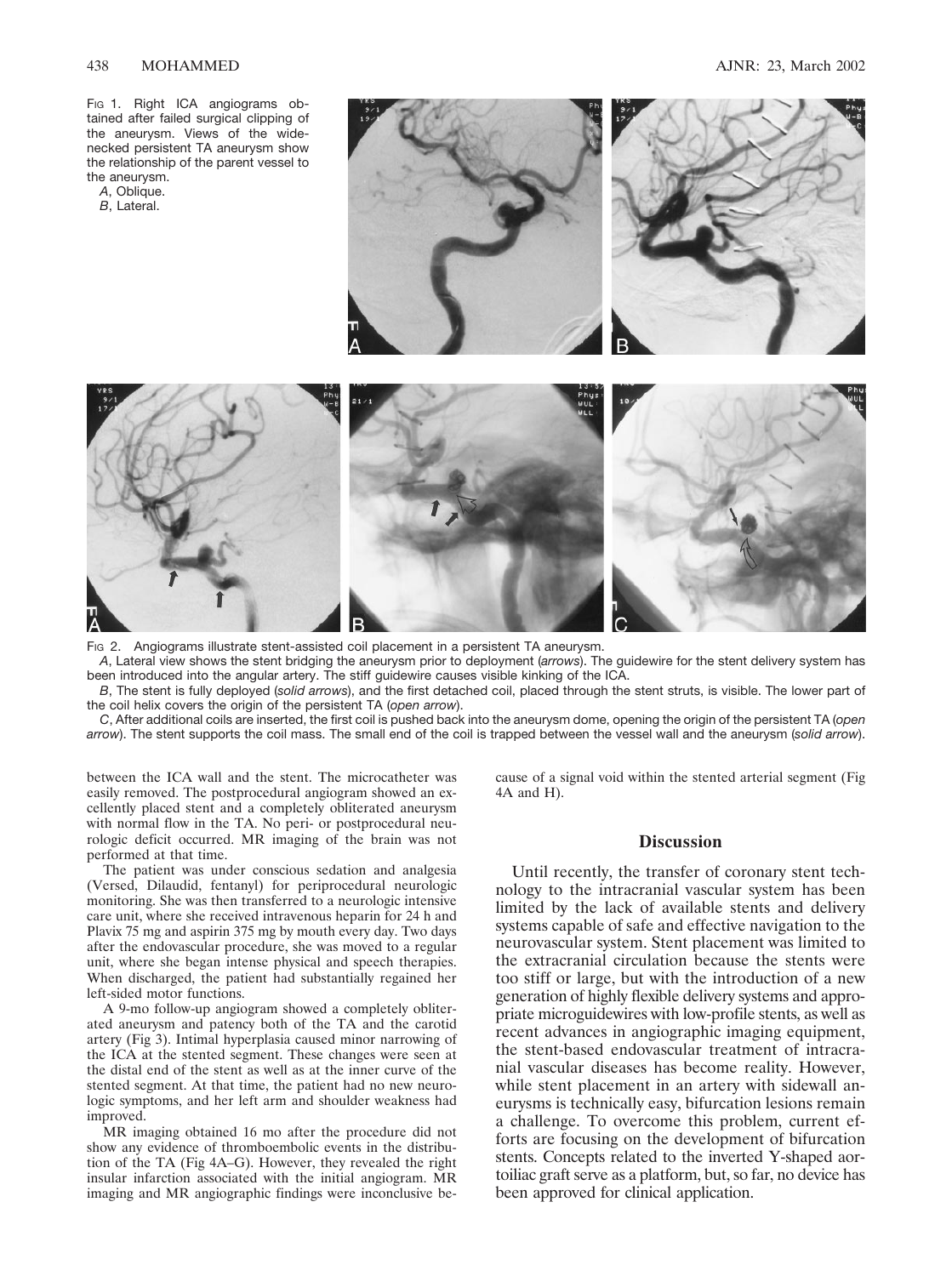

In our patient, the aneurysm was located at the origin of the persistent TA. A previous attempt at surgical clipping had failed. We tried conventional endovascular coil insertion by using a 3D GDC system, but we were unsuccessful because of the wide neck of the aneurysm. We proceeded with stent-assisted coil placement, which required jailing of the TA. The 9-mo follow-up angiogram showed a patent TA, no stenosis of the stented ICA, and a completely occluded aneurysm. No ischemic event occurred during the 17-mo clinical follow-up. MR images obtained 16 mo after stent placement showed no infarctions in the distribution of the TA. On the basis of our in vitro findings with neurostents, in which no substantial deflection or rotation in a 1.5-T magnet was detected, no adverse events (eg, stent displacement or shearing of clots) should be expected, even if MR imaging is performed immediately after stent implantation.

Jailing of side branches during stent placement in atherosclerotic occlusive disease is a well-described procedure in coronary intervention, and it has a favorable outcome (2). However, as many as 6–13% of side branches may become occluded or stenotic because of plaque shifting during stent placement in the parent vessel (3); this process is known as the snowplow effect. Several technical modifications have been suggested to overcome this problem. The simplest approach seems to be stent implantation in the parent vessel and subsequent angioplasty in the side branch through the stent interstices or by using the kissing balloon technique (4). A more complex technique uses one stent at the ostium of the side branch followed by one or two stents in the parent vessel (T, inverted V, or Y technique). This method provides a complete reconstruction of the bifurcation and reduces the 10% risk of side-branch dissection associated with angioplasty alone (3). Although the shortterm results are promising (as reported from one study of the complex technique), rates of major cardiac events were higher at 18-mo follow-up (3–5).

In selected cases, to keep side branches patent and coils in place, bifurcation stent implantation with reconstructive coronary techniques may be helpful, until appropriate devices are available. The snowplow effect is not seen when stents are used for the treatment of aneurysms. However, the risk of occluding larger branches and important brain perforatingFig 3. Lateral 9-mo follow-up angiograms.

*A*, Image shows complete aneurysm obliteration, a patent persistent TA, and mild narrowing of the ICA at the stented segment *(arrows*).

*B*, The distal narrowing is around the distal end of the stent (*solid arrow*). Further intimal hyperplasia is seen on the inner curve of the arterial wall, which already shows some minor changes prior to stent placement (*open arrow*) (see also Fig 1).

arteries covered by the stent might be increased. In a recently published report, stent placement in the aneurysms required jailing of the ophthalmic artery in two patients and jailing of the anterior inferior cerebellar artery (AICA) in two other cases. No clinical or angiographic evidence of thrombosis was observed in any of these vessels, probably because of the high porosity of the stents used (1). Later, the same group reported a total of 19 successfully deployed intracranial stents (Medtronic AVE GFX II and INX) in cases of atherosclerotic disease and aneurysms at various locations (6). Eleven angiographically visible branches were jailed, including the posterior inferior cerebellar artery, AICA, ophthalmic artery, and lenticulostriate artery. Follow-up angiograms obtained at mean of 19 wk after stent deployment showed patent side branches without any origin stenosis. Clinically, no ischemic events occurred in the vascular distribution. However, no MR images of the distribution of the jailed arteries were obtained. Similar findings were observed in experimental studies of nondiseased arteries. Stents were placed in a canine model across muscular branches arising from the vertebral artery (approximately 0.5 mm in diameter) or in a rabbit model to jail lumbar arteries (average, 0.65 mm) arising from the aorta (7, 8). Follow-up images obtained at 3 mo did not show any occlusion of the jailed arteries or origin stenosis.

MR imaging or MR angiography are desirable noninvasive tools for the follow-up of neurostents. However, because currently used stents are made of metallic alloys, signal void might be of concern, as they were in our case. The surrounding tissues are adequately visualized, but the stent lumen is not seen. This limitation leads to an inaccurate appraisal of the function of the stent. Although MR stent artifacts present a barrier for adequate neurostent follow-up, many stent and MR parameters that can be improved have been identified; the result with improvements is superior imaging of the vascular space. These parameters are variables involving both stent design and MR sequences.

Impurities of stent alloys and its ferromagnetic properties contribute to the homogeneity of the magnetic field (9–11). Most commercially available stents are made of nitinol, stainless steel, cobalt, or tantalum; these are nonferromagnetic materials, and they do not disturb the homogeneity of the static magnetic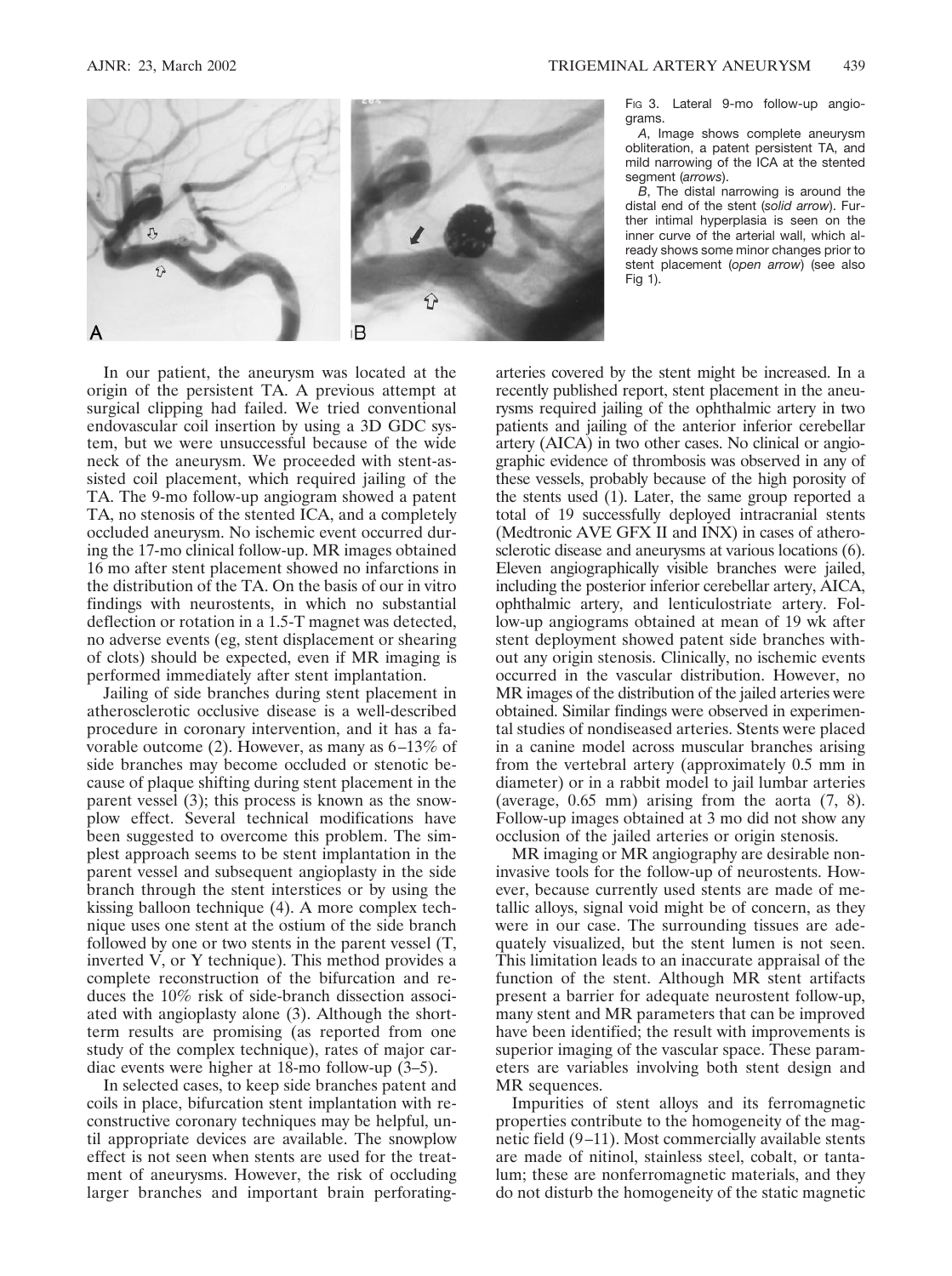

FIG 4. T2-weighted (2800/90, TR/TE) MR images and MR angiograms obtained 16 mo after stent implantation.

*A*, MR image shows a signal void in the area of the right ICA with the stent (*open arrow*). Note that the stent covers the origin of the primitive TA (*solid arrow*).

*B–G*, MR images do not show any infarction from thromboembolic events. Note the old insular infarction associated with the initial diagnostic angiography.

*H*, 3D TOF MR angiogram depicts a signal void within the stented lumen of the right ICA and persistent TA (*arrow*).